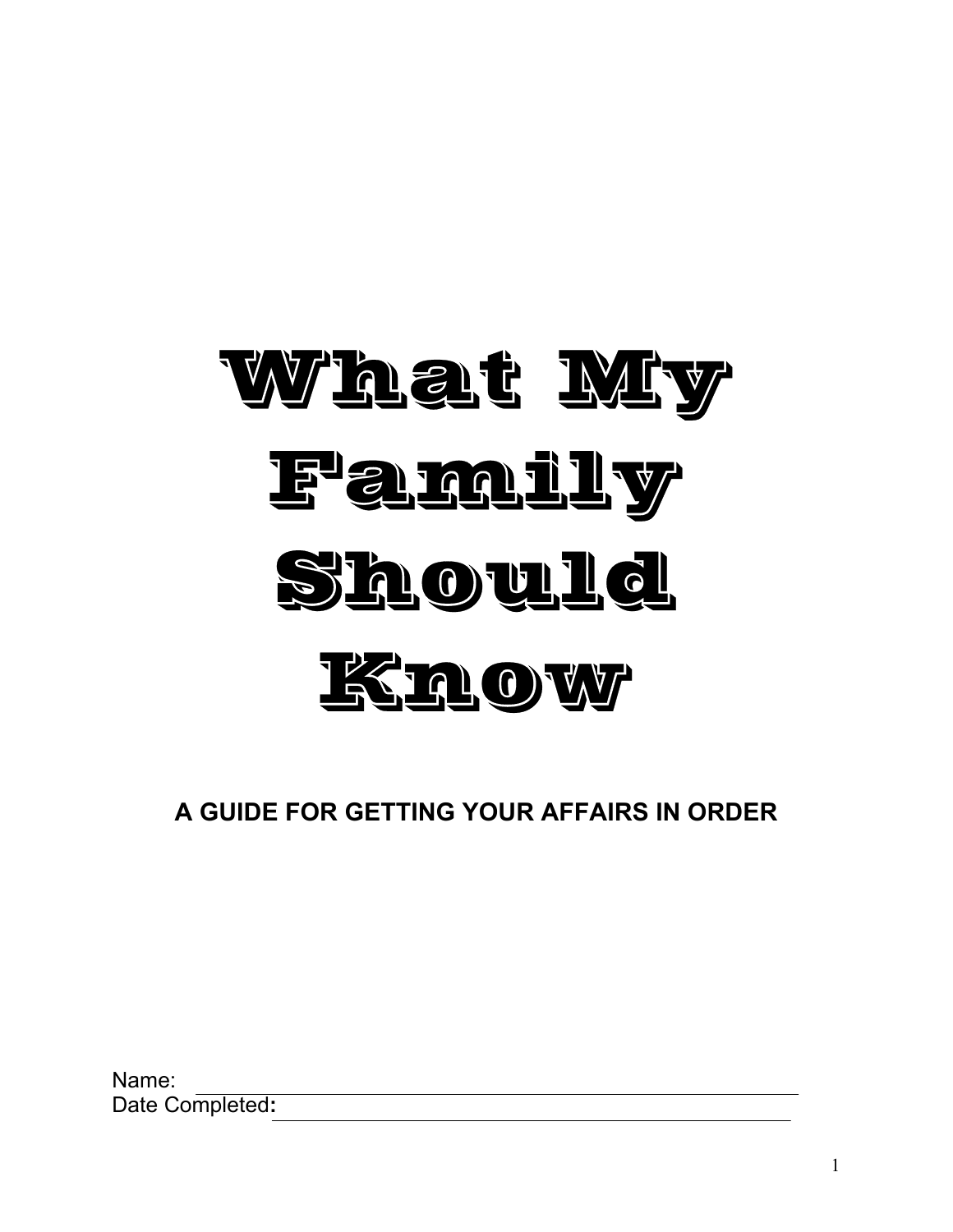# **Foreword**

**We cannot stress too often the importance of getting your personal affairs in order. This process is important for everyone, but even more important for those who often find themselves living away from family and friends. Throughout your life, you have tried to protect your loved ones and now you have a chance to help them at a time when they will need that help the most. Taking the time to plan now and record information for your loved ones will be the most unselfish gifts of love you can give.** 

# **What My Family Should Know**

**Although many of us are efficient in our daily lives and keep meticulous records in our professions, most of us leave inadequate and incomplete records of our economic and personal affairs when we die.**

**When and how your benefits will be paid and how your estate will be settled are many questions that must be answered. This guide has been compiled to help you record the necessary facts for your family, your attorney and your executor.** 

**We suggest you complete this record and store it in a safe place so it will be available for possible revisions by you and later use by your family. It is not recommended that you keep this guide in your safety deposit box since most are sealed after death.**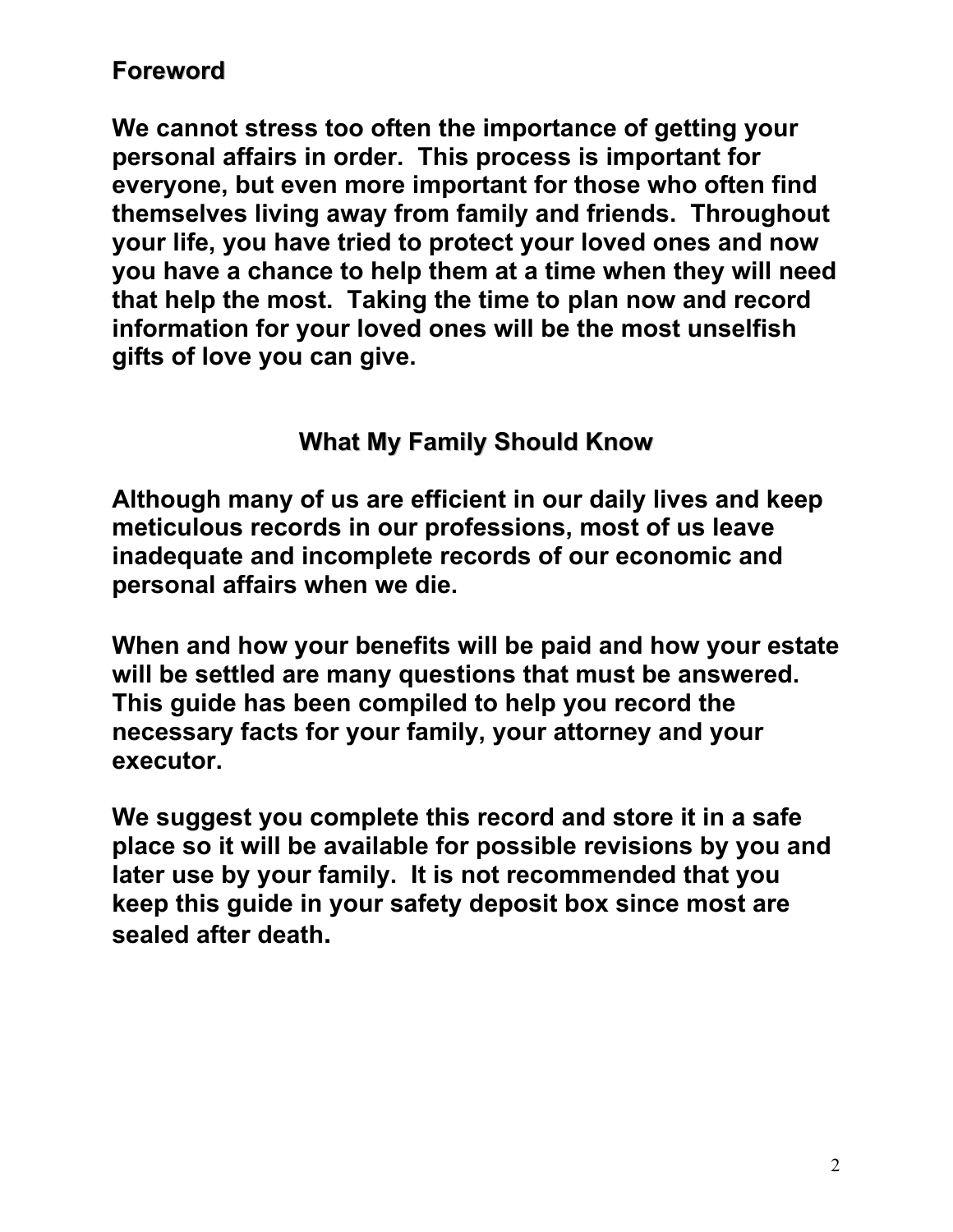# **PERSONAL INFORMATION**

| Name:                                     |               |                       |            |                           |  |  |  |
|-------------------------------------------|---------------|-----------------------|------------|---------------------------|--|--|--|
| Social Security No.                       |               |                       |            |                           |  |  |  |
| Date of Birth:                            |               | Place of Birth:       |            |                           |  |  |  |
| <b>Current Home</b>                       |               |                       |            |                           |  |  |  |
| Address:                                  |               |                       |            |                           |  |  |  |
| Home Telephone #:                         |               | Work Telephone #:     |            | Supervisor's Telephone #: |  |  |  |
|                                           |               |                       |            |                           |  |  |  |
|                                           |               |                       |            |                           |  |  |  |
| Prior or Permanent                        |               |                       |            |                           |  |  |  |
| Address:                                  |               |                       |            |                           |  |  |  |
|                                           |               |                       |            |                           |  |  |  |
| Marital Status:                           | Married:      | Divorced:<br>Widowed: | Single:    | Separated:                |  |  |  |
| Date and Place of Marriage:               |               |                       |            |                           |  |  |  |
|                                           |               |                       |            |                           |  |  |  |
| Name of Spouse:                           |               |                       |            |                           |  |  |  |
| (Please complete if different than above) |               |                       |            |                           |  |  |  |
| <b>Current Home</b>                       |               |                       |            |                           |  |  |  |
| Address:                                  |               |                       |            |                           |  |  |  |
| Telephone #:                              |               |                       |            |                           |  |  |  |
|                                           |               |                       |            |                           |  |  |  |
| Spouse's Employer:                        |               |                       |            |                           |  |  |  |
| Address of                                |               |                       |            |                           |  |  |  |
| Employer:                                 |               |                       |            |                           |  |  |  |
| Work Telephone #:                         |               |                       |            |                           |  |  |  |
|                                           |               |                       |            |                           |  |  |  |
| Name of Former Spouse:                    |               |                       |            |                           |  |  |  |
| <b>Current Home</b>                       |               |                       |            |                           |  |  |  |
| Address:                                  |               |                       |            |                           |  |  |  |
| Work Telephone #:                         |               |                       |            |                           |  |  |  |
|                                           |               |                       |            |                           |  |  |  |
| Date & Place of                           |               |                       |            |                           |  |  |  |
| Marriage:                                 |               |                       |            |                           |  |  |  |
| Date & Place of                           |               |                       |            |                           |  |  |  |
| Divorce:                                  |               |                       |            |                           |  |  |  |
|                                           |               |                       |            |                           |  |  |  |
| <b>Registry of Children:</b>              |               |                       |            |                           |  |  |  |
| Given Name                                | Date of Birth | Place of Birth        | <b>SSN</b> | Address                   |  |  |  |
|                                           |               |                       |            |                           |  |  |  |
|                                           |               |                       |            |                           |  |  |  |
|                                           |               |                       |            |                           |  |  |  |
|                                           |               |                       |            |                           |  |  |  |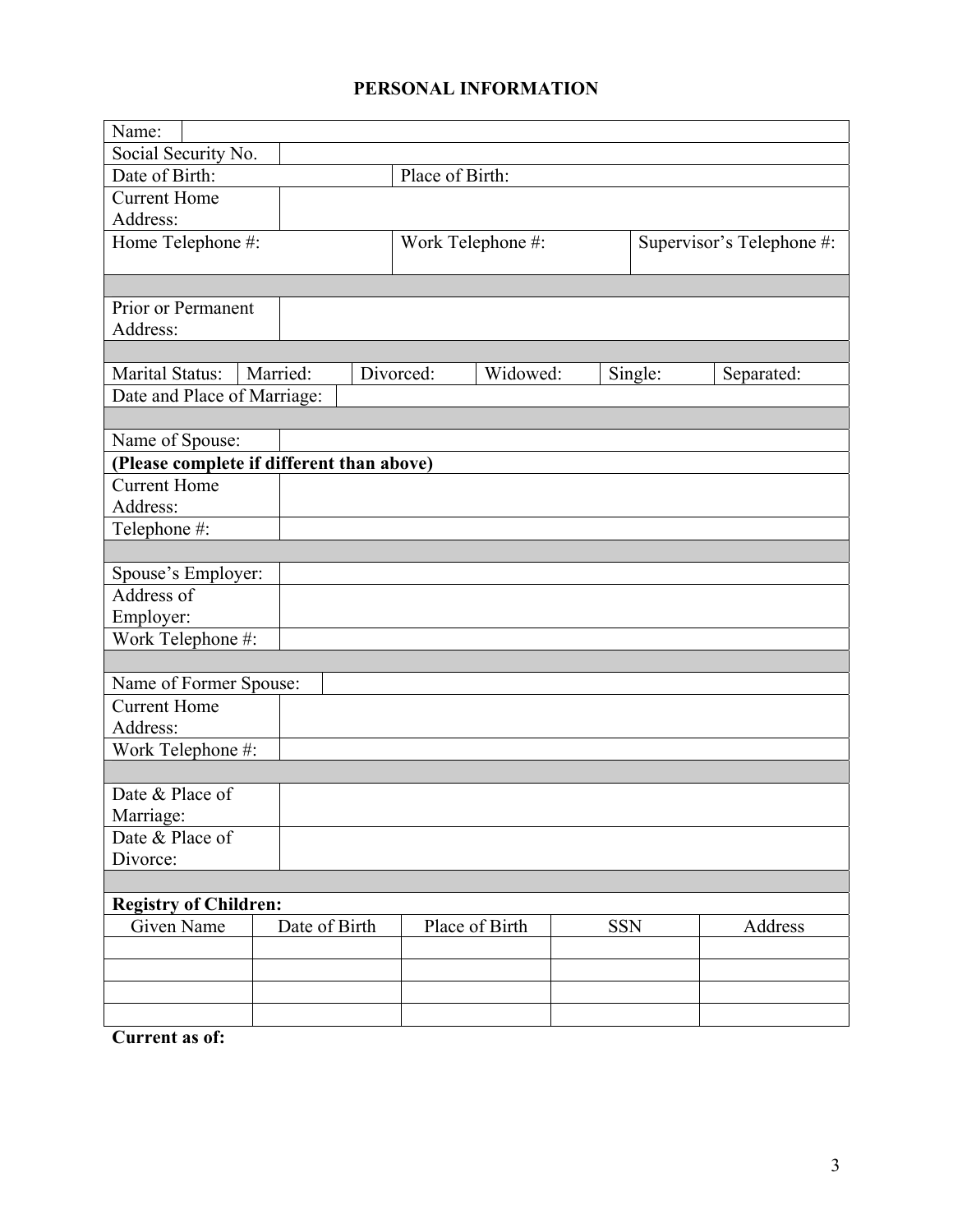# **PERSONAL INFORMATION - SPOUSE**

| Name:                                     |               |                   |            |                           |  |  |  |  |
|-------------------------------------------|---------------|-------------------|------------|---------------------------|--|--|--|--|
| Social Security No.                       |               |                   |            |                           |  |  |  |  |
| Date of Birth:<br>Place of Birth:         |               |                   |            |                           |  |  |  |  |
| <b>Current Home</b>                       |               |                   |            |                           |  |  |  |  |
| Address:                                  |               |                   |            |                           |  |  |  |  |
|                                           |               |                   |            |                           |  |  |  |  |
| Home Telephone #:                         |               | Work Telephone #: |            | Supervisor's Telephone #: |  |  |  |  |
|                                           |               |                   |            |                           |  |  |  |  |
| Prior or Permanent                        |               |                   |            |                           |  |  |  |  |
| Address:                                  |               |                   |            |                           |  |  |  |  |
|                                           |               |                   |            |                           |  |  |  |  |
|                                           | Married       | Widowed           |            |                           |  |  |  |  |
| Marital Status:                           |               | Divorced          | Single     | Separated                 |  |  |  |  |
| Date and Place of Marriage:               |               |                   |            |                           |  |  |  |  |
|                                           |               |                   |            |                           |  |  |  |  |
| Name of Spouse:                           |               |                   |            |                           |  |  |  |  |
| (Please complete if different than above) |               |                   |            |                           |  |  |  |  |
| <b>Current Home</b>                       |               |                   |            |                           |  |  |  |  |
| Address:                                  |               |                   |            |                           |  |  |  |  |
| Telephone #:                              |               |                   |            |                           |  |  |  |  |
|                                           |               |                   |            |                           |  |  |  |  |
| Spouse's Employer:                        |               |                   |            |                           |  |  |  |  |
| Address of                                |               |                   |            |                           |  |  |  |  |
| Employer:                                 |               |                   |            |                           |  |  |  |  |
| Work Telephone #:                         |               |                   |            |                           |  |  |  |  |
|                                           |               |                   |            |                           |  |  |  |  |
| Name of Former Spouse:                    |               |                   |            |                           |  |  |  |  |
| <b>Current Home</b>                       |               |                   |            |                           |  |  |  |  |
| Address:                                  |               |                   |            |                           |  |  |  |  |
| Work Telephone #:                         |               |                   |            |                           |  |  |  |  |
|                                           |               |                   |            |                           |  |  |  |  |
| Date & Place of                           |               |                   |            |                           |  |  |  |  |
| Marriage:                                 |               |                   |            |                           |  |  |  |  |
| Date & Place of                           |               |                   |            |                           |  |  |  |  |
| Divorce:                                  |               |                   |            |                           |  |  |  |  |
|                                           |               |                   |            |                           |  |  |  |  |
| <b>Registry of Children:</b>              |               |                   |            |                           |  |  |  |  |
| Given Name                                | Date of Birth | Place of Birth    | <b>SSN</b> | Address                   |  |  |  |  |
|                                           |               |                   |            |                           |  |  |  |  |
|                                           |               |                   |            |                           |  |  |  |  |
|                                           |               |                   |            |                           |  |  |  |  |
|                                           |               |                   |            |                           |  |  |  |  |
| r                                         |               |                   |            |                           |  |  |  |  |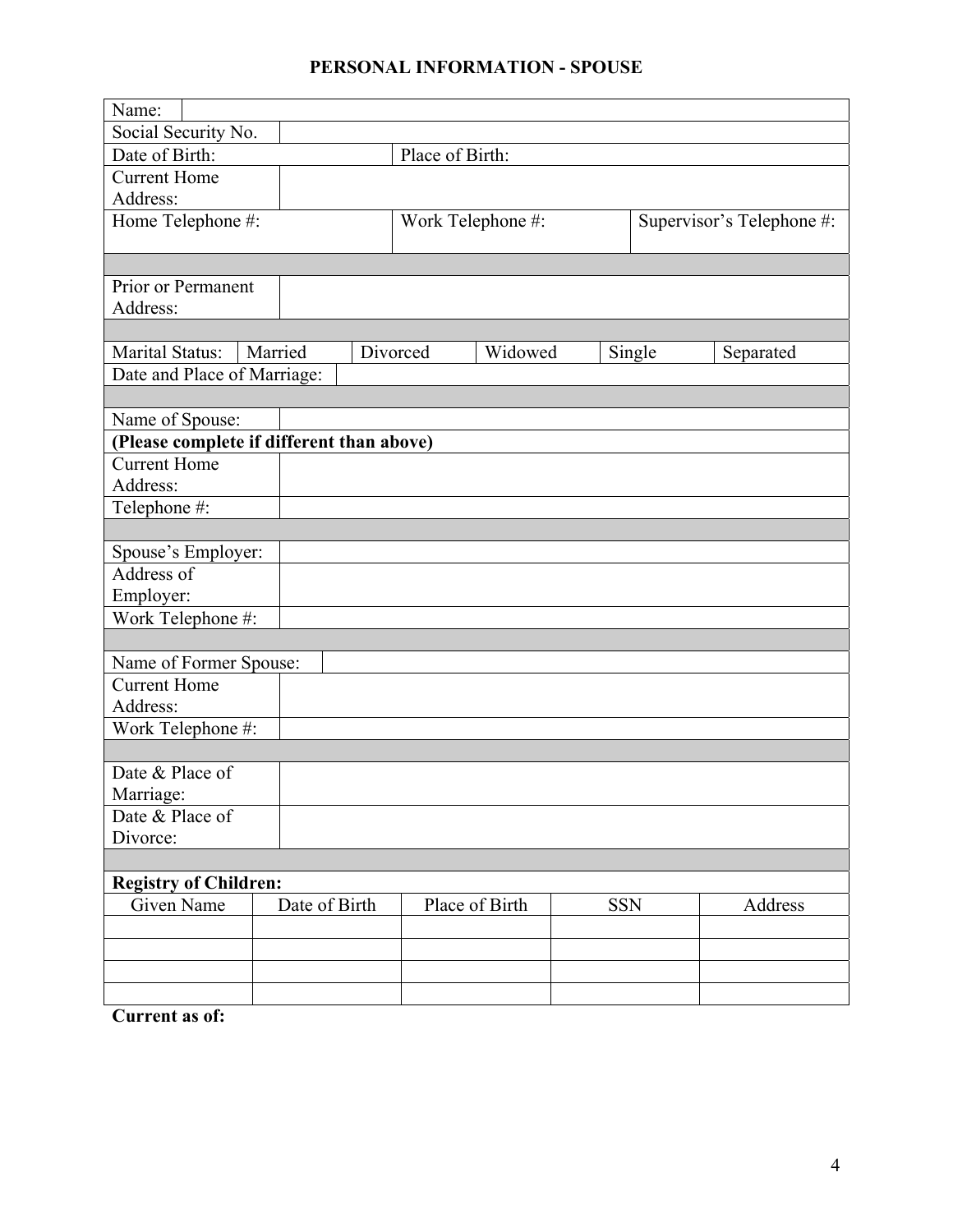## **FAMILY REGISTRY**

| Grandchildren                                         |               |                |                |                      |  |
|-------------------------------------------------------|---------------|----------------|----------------|----------------------|--|
| Name                                                  | Date of Birth | Place of Birth | <b>SSN</b>     | <b>Their Parents</b> |  |
|                                                       |               |                |                |                      |  |
|                                                       |               |                |                |                      |  |
|                                                       |               |                |                |                      |  |
|                                                       |               |                |                |                      |  |
|                                                       |               |                |                |                      |  |
| <b>Husband's Family</b>                               |               |                |                |                      |  |
| Name of Father:                                       |               |                |                | SSN:                 |  |
| <b>Current Home</b>                                   |               |                |                |                      |  |
| Address:                                              |               |                |                |                      |  |
| Telephone $#$ :                                       |               |                |                |                      |  |
| Work Telephone #:                                     |               |                |                |                      |  |
|                                                       |               |                |                |                      |  |
| Name of Mother:                                       |               |                |                | SSN:                 |  |
| <b>Current Home</b>                                   |               |                |                |                      |  |
| Address:                                              |               |                |                |                      |  |
| Telephone #:                                          |               |                |                |                      |  |
| Work Telephone #:                                     |               |                |                |                      |  |
|                                                       |               |                |                |                      |  |
| <b>Registry of Brothers and Sisters</b>               |               |                |                |                      |  |
| <b>Given Name</b>                                     | Date of Birth |                | Place of Birth | Address              |  |
|                                                       |               |                |                |                      |  |
|                                                       |               |                |                |                      |  |
|                                                       |               |                |                |                      |  |
|                                                       |               |                |                |                      |  |
|                                                       |               |                |                |                      |  |
| <b>Wife's Family</b><br>Name of Father:               |               |                |                | SSN:                 |  |
| <b>Current Home</b>                                   |               |                |                |                      |  |
| Address:                                              |               |                |                |                      |  |
| Telephone #:                                          |               |                |                |                      |  |
|                                                       |               |                |                |                      |  |
| Work Telephone #:                                     |               |                |                |                      |  |
| Name of Mother:                                       |               |                |                | SSN:                 |  |
| <b>Current Home</b>                                   |               |                |                |                      |  |
| Address:                                              |               |                |                |                      |  |
| Telephone #:                                          |               |                |                |                      |  |
| Work Telephone #:                                     |               |                |                |                      |  |
|                                                       |               |                |                |                      |  |
|                                                       |               |                |                |                      |  |
| <b>Registry of Brothers and Sisters</b><br>Given Name | Date of Birth |                | Place of Birth |                      |  |
|                                                       |               |                |                | Address              |  |
|                                                       |               |                |                |                      |  |
|                                                       |               |                |                |                      |  |
|                                                       |               |                |                |                      |  |
|                                                       |               |                |                |                      |  |

**If any of the above family members are deceased, please indicate date of death next to the name. Current as of:**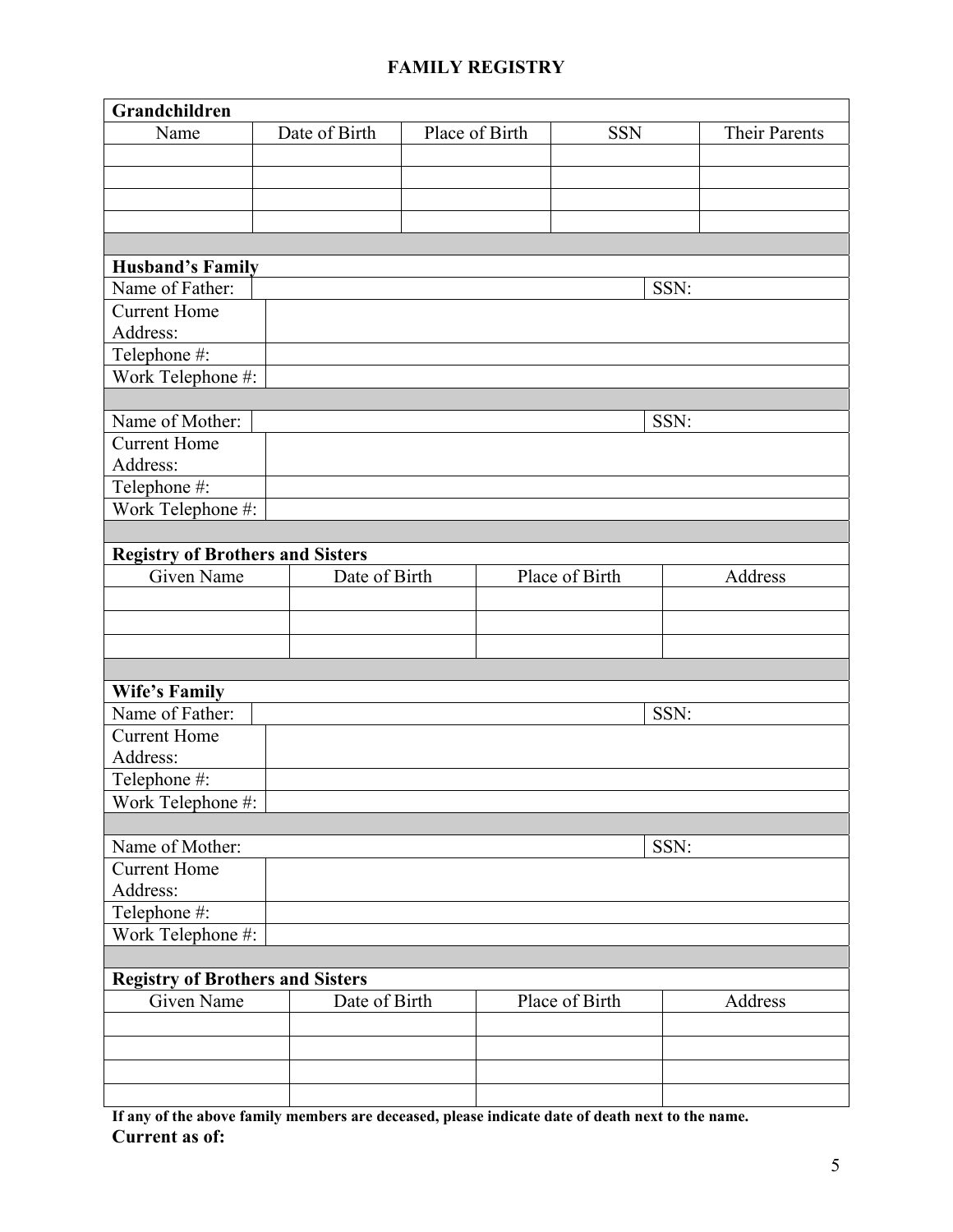## **IN CASE OF EMERGENCY THESE PEOPLE MUST BE NOTIFIED**

| Name:       | Relationship: Friend     |
|-------------|--------------------------|
| Address:    |                          |
| Home Phone: | Work Phone:              |
|             |                          |
| Name:       | Relationship:            |
| Address:    |                          |
| Home Phone: | Work Phone:              |
|             |                          |
| Name:       | Relationship:            |
| Address:    |                          |
| Home Phone: | <b>Work Phone</b>        |
|             |                          |
| Name:       | Relationship:            |
| Address:    |                          |
| Home Phone: | Work Phone:              |
|             |                          |
| Name:       | Relationship:            |
| Address:    |                          |
| Home Phone: | Work Phone: 202-898-1619 |
|             |                          |
| Name:       | Relationship:            |
| Address:    |                          |
| Home Phone: | Work Phone:              |
|             |                          |
| Name:       | Relationship:            |
| Address:    |                          |
| Home Phone: | Work Phone:              |
|             |                          |
| Name:       | Relationship:            |
| Address:    |                          |
| Home Phone: | Work Phone:              |
|             |                          |
| Name:       | Relationship:            |
| Address:    |                          |
| Home Phone: | Work Phone:              |
|             |                          |
| Name:       | Relationship:            |
| Address:    |                          |
| Home Phone: | Work Phone:              |
|             |                          |
| Name:       | Relationship:            |
| Address:    |                          |
| Home Phone: | Work Phone:              |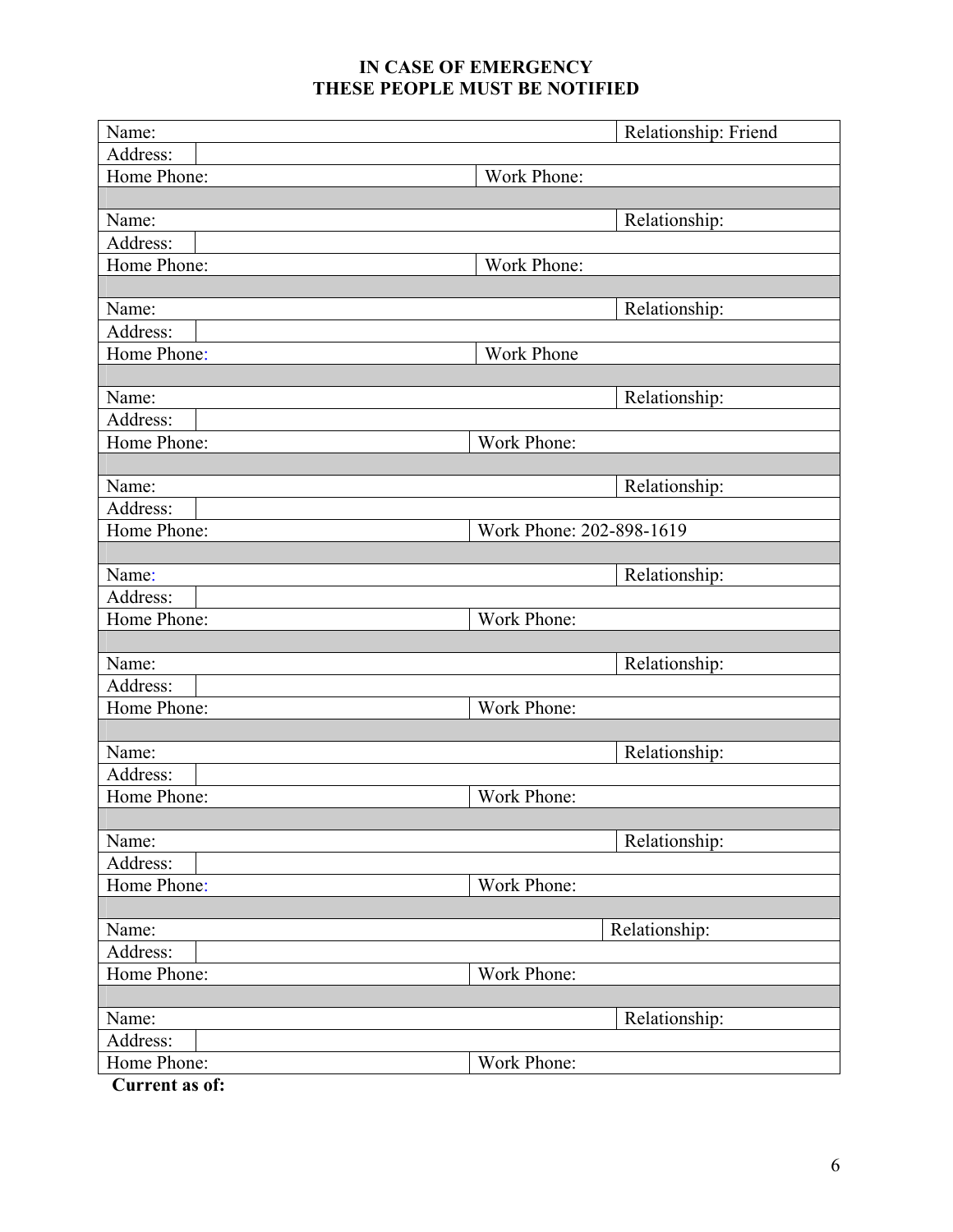## **IMPORTANT BUSINESS AND PERSONAL CONTACTS TO BE NOTIFIED**

| Immediate Supervisor: |                   |  |  |
|-----------------------|-------------------|--|--|
| Office Phone:         | Home Phone:       |  |  |
|                       |                   |  |  |
| Spouse's Supervisor:  |                   |  |  |
| Office Phone:         | Home Phone:       |  |  |
|                       |                   |  |  |
| Personal Physician:   |                   |  |  |
| Address:              |                   |  |  |
| Office Phone:         | Home Phone:       |  |  |
|                       |                   |  |  |
| Clergy:               |                   |  |  |
| Address:              |                   |  |  |
| Office Phone:         | Home Phone:       |  |  |
|                       |                   |  |  |
| Attorney:             |                   |  |  |
| Address:              |                   |  |  |
| Office Phone:         | Home Phone:       |  |  |
|                       |                   |  |  |
| Dentist:              |                   |  |  |
| Address:              |                   |  |  |
| Office Phone:         | Home Phone:       |  |  |
|                       |                   |  |  |
| Accountant:           |                   |  |  |
| Address:              |                   |  |  |
| Office Phone:         | Home Phone:       |  |  |
|                       |                   |  |  |
| Insurance Agent:      | Insurance Agency: |  |  |
| Address:              |                   |  |  |
| Office Phone:         |                   |  |  |
|                       |                   |  |  |
| Banker:               |                   |  |  |
| <b>Bank Name:</b>     |                   |  |  |
| Address:              |                   |  |  |
| Office Phone:         |                   |  |  |
|                       |                   |  |  |
| Broker:               |                   |  |  |
| Investment Co.        |                   |  |  |
| Address:              |                   |  |  |
| Office Phone:         |                   |  |  |
|                       |                   |  |  |
| Other:                | Relationship:     |  |  |
| Address:              |                   |  |  |
| Home Phone:           | Work Phone:       |  |  |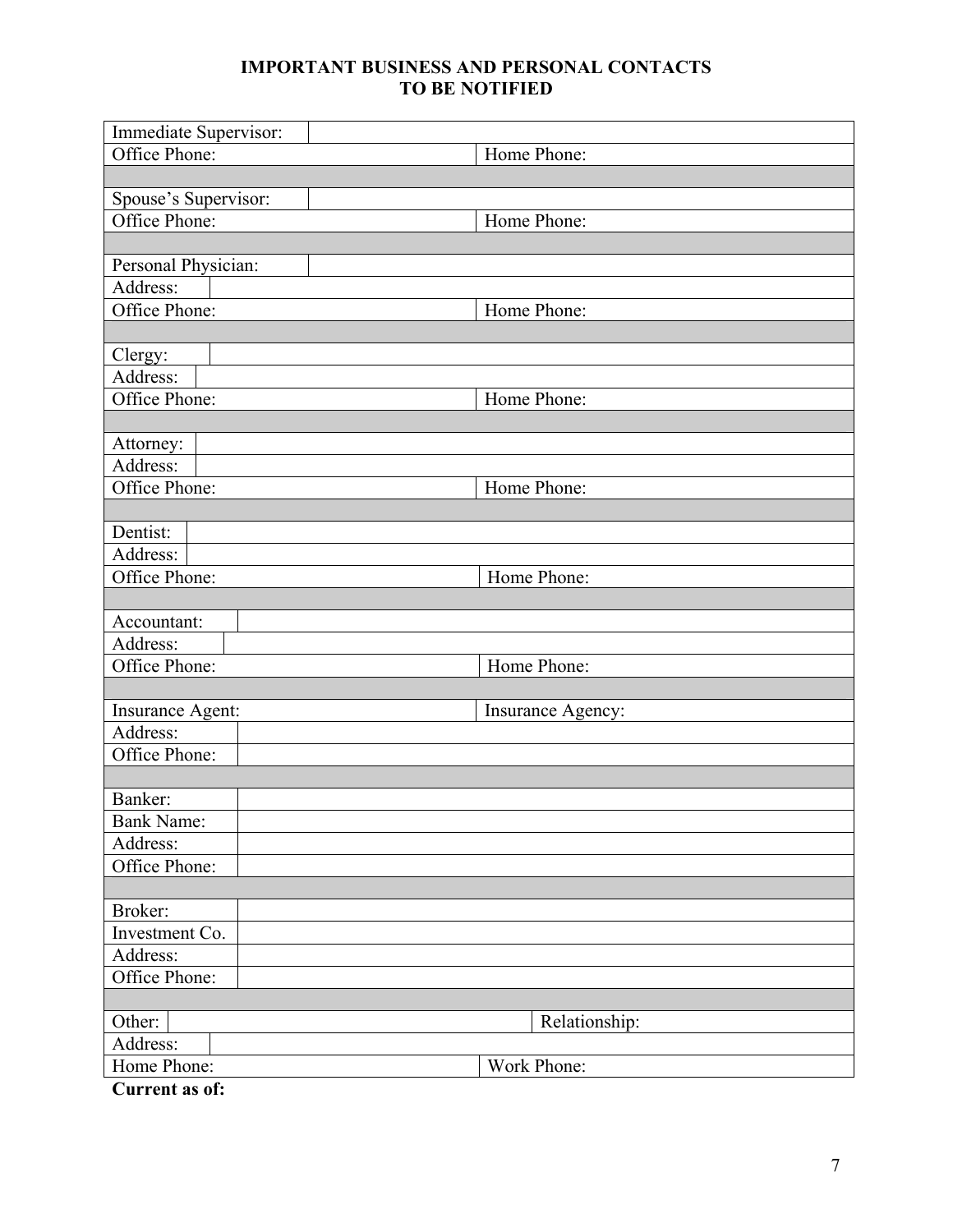# **PERSONAL FINANCE INFORMATION**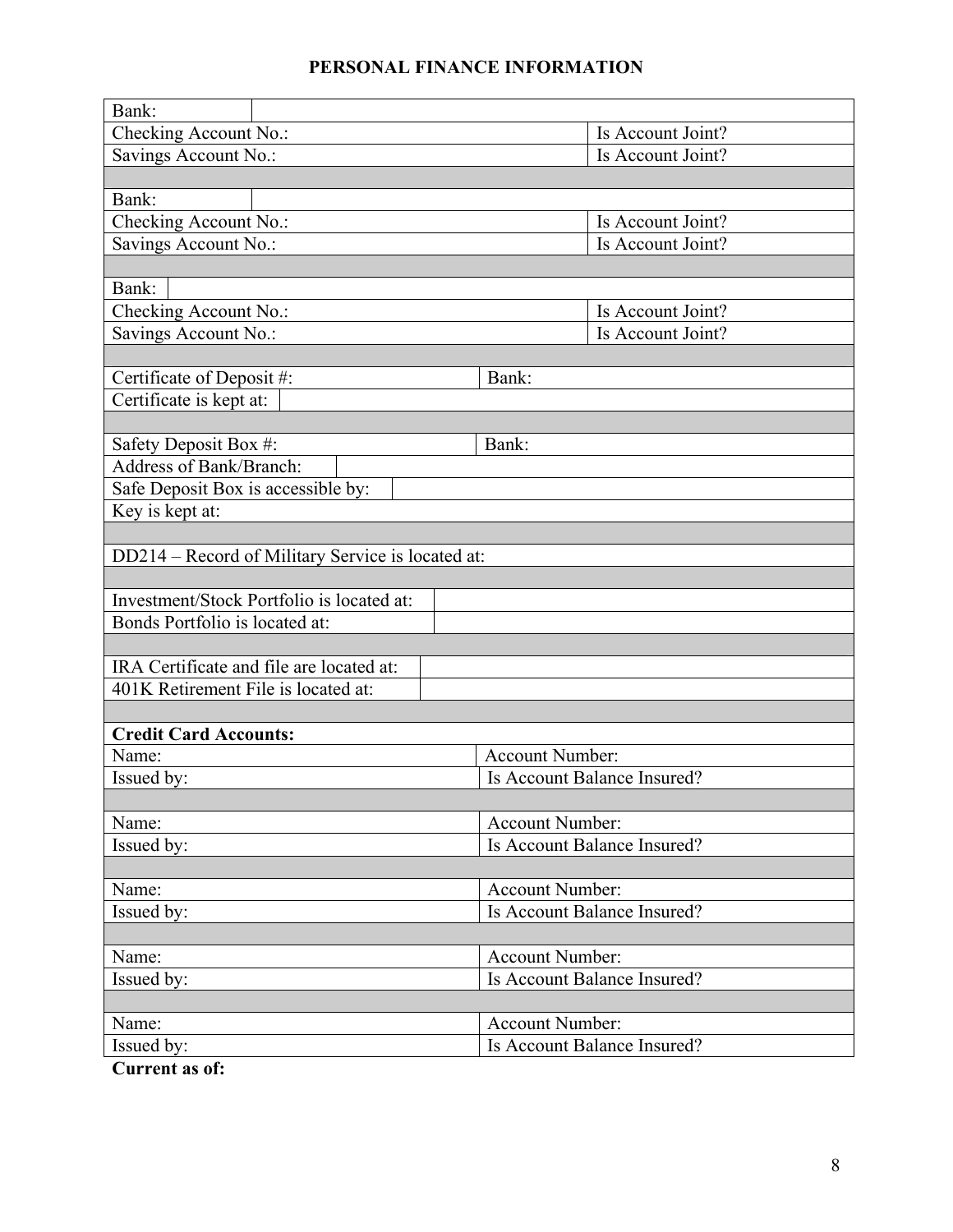## **REAL ESTATE**

| We/I own the property<br>located at:                 |                                      |      |                                                                         |           |  |  |  |  |
|------------------------------------------------------|--------------------------------------|------|-------------------------------------------------------------------------|-----------|--|--|--|--|
|                                                      |                                      |      |                                                                         |           |  |  |  |  |
| Address:                                             | Mortgage on the property is held by: |      |                                                                         |           |  |  |  |  |
| Monthly Payments:                                    |                                      |      | Balance of Loan:                                                        |           |  |  |  |  |
| Value of Property:                                   |                                      |      |                                                                         |           |  |  |  |  |
| Homeowners Insurance Held by:                        |                                      |      |                                                                         |           |  |  |  |  |
| Homeowners Insurance Policy is located at:           |                                      |      |                                                                         |           |  |  |  |  |
| Mortgage Insurance if any:                           |                                      |      |                                                                         |           |  |  |  |  |
| Mortgage Insurance Policy located at:                |                                      |      |                                                                         |           |  |  |  |  |
|                                                      |                                      |      |                                                                         |           |  |  |  |  |
|                                                      |                                      |      | I/We own other real estate at: (List addresses and same info as above): |           |  |  |  |  |
|                                                      |                                      |      |                                                                         |           |  |  |  |  |
|                                                      |                                      |      |                                                                         |           |  |  |  |  |
|                                                      |                                      |      |                                                                         |           |  |  |  |  |
|                                                      |                                      |      |                                                                         |           |  |  |  |  |
| Deeds, tax documents and pay records are located at: |                                      |      |                                                                         |           |  |  |  |  |
|                                                      |                                      |      |                                                                         |           |  |  |  |  |
|                                                      |                                      |      |                                                                         |           |  |  |  |  |
|                                                      |                                      |      |                                                                         |           |  |  |  |  |
|                                                      |                                      |      |                                                                         |           |  |  |  |  |
|                                                      |                                      |      | <b>AUTOMOBILE AND AUTO INSURANCE</b>                                    |           |  |  |  |  |
| Make                                                 | Model                                | Year | Registered To                                                           | Status of |  |  |  |  |
|                                                      |                                      |      |                                                                         | Ownership |  |  |  |  |
|                                                      |                                      |      |                                                                         |           |  |  |  |  |
|                                                      |                                      |      |                                                                         |           |  |  |  |  |
|                                                      |                                      |      |                                                                         |           |  |  |  |  |
|                                                      |                                      |      |                                                                         |           |  |  |  |  |
|                                                      |                                      |      |                                                                         |           |  |  |  |  |
|                                                      |                                      |      | <b>TRAILERS AND OTHER MOTOR VEHICLES</b>                                |           |  |  |  |  |
| Make                                                 | Model                                | Year | Registered To                                                           | Status of |  |  |  |  |
|                                                      |                                      |      |                                                                         | Ownership |  |  |  |  |
|                                                      |                                      |      |                                                                         |           |  |  |  |  |
|                                                      |                                      |      |                                                                         |           |  |  |  |  |
|                                                      |                                      |      |                                                                         |           |  |  |  |  |
|                                                      |                                      |      |                                                                         |           |  |  |  |  |
| <b>OTHER IMPORTANT INFORMATION</b>                   |                                      |      |                                                                         |           |  |  |  |  |
|                                                      |                                      |      |                                                                         |           |  |  |  |  |
|                                                      |                                      |      |                                                                         |           |  |  |  |  |
|                                                      |                                      |      |                                                                         |           |  |  |  |  |
|                                                      |                                      |      |                                                                         |           |  |  |  |  |
|                                                      |                                      |      |                                                                         |           |  |  |  |  |
|                                                      |                                      |      |                                                                         |           |  |  |  |  |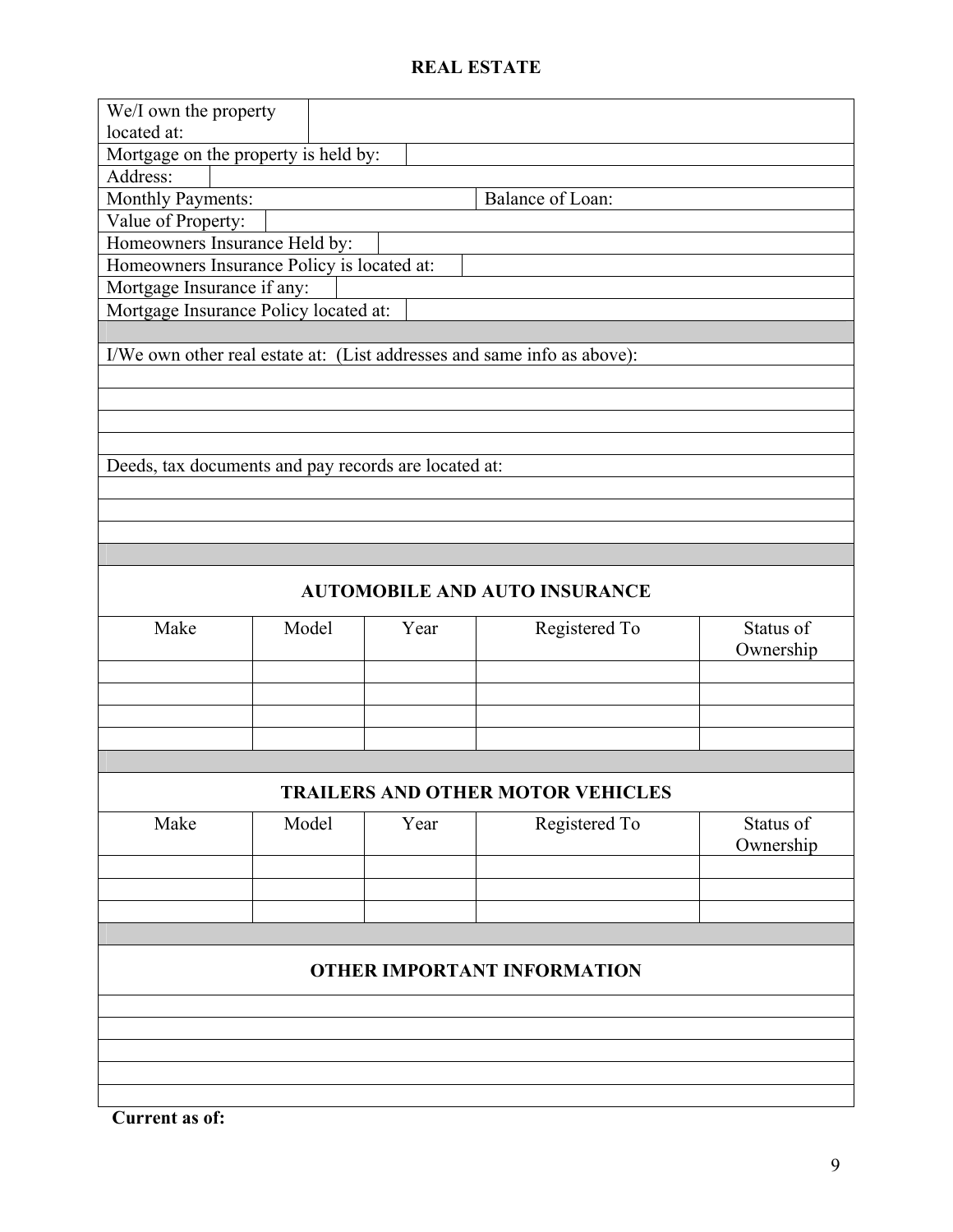# **A SUMMARY OF MY EMPLOYEE BENEFITS**

| <b>Health Insurance</b>                                                 |                        |      |      |                                          |      |          |  |
|-------------------------------------------------------------------------|------------------------|------|------|------------------------------------------|------|----------|--|
| I have Self Only                                                        | Or Family              |      |      | Coverage with the following health plan: |      |          |  |
|                                                                         |                        |      |      |                                          |      |          |  |
|                                                                         |                        |      |      |                                          |      |          |  |
| This is a federal plan                                                  |                        | YES: |      | NO:                                      |      |          |  |
| I/We have additional coverage under my spouse's health plan             |                        |      |      | YES:                                     |      | NO:      |  |
| That plan is                                                            |                        |      |      | And is provided by:                      |      |          |  |
|                                                                         |                        |      |      |                                          |      |          |  |
| Life Insurance (1)<br>I have Life Insurance in the amount of \$         |                        |      |      |                                          |      |          |  |
| With                                                                    |                        |      |      |                                          |      | Company. |  |
| I have a designation of beneficiary on file:                            |                        |      | YES: |                                          | NO:  |          |  |
| The beneficiary named is:                                               |                        |      |      |                                          |      |          |  |
| He/She is aware of this designation:                                    |                        |      | YES: |                                          | NO:  |          |  |
|                                                                         |                        |      |      |                                          |      |          |  |
| Life Insurance (2)                                                      |                        |      |      |                                          |      |          |  |
| I have Life Insurance in the amount of \$                               |                        |      |      |                                          |      |          |  |
| With                                                                    |                        |      |      |                                          |      | Company  |  |
| I have a designation of beneficiary on file:                            |                        |      | YES: |                                          | NO:  |          |  |
| The beneficiary named is:                                               |                        |      |      |                                          |      |          |  |
| He/She is aware of this designation:                                    |                        |      | YES: |                                          | NO:  |          |  |
|                                                                         |                        |      |      |                                          |      |          |  |
| I am enrolled in other employee sponsored supplemental insurance plans: |                        |      |      |                                          | Yes: | No:      |  |
| Plan Names:                                                             |                        |      |      |                                          |      |          |  |
|                                                                         |                        |      |      |                                          |      |          |  |
|                                                                         |                        |      |      |                                          |      |          |  |
| <b>Leaves Balances/Leave Programs:</b>                                  |                        |      |      |                                          |      |          |  |
| As of (date):                                                           | Hours of annual leave: |      |      | Hours of sick leave:                     |      |          |  |
| I am a member of a Medical Leave Sharing Program:                       |                        |      |      | Yes:                                     |      | No:      |  |
| The beneficiary names is:                                               |                        |      |      |                                          |      |          |  |
| He/She is aware of this designation:                                    |                        |      |      | Yes:                                     |      | No:      |  |
|                                                                         |                        |      |      |                                          |      |          |  |
| <b>Investment Plans:</b>                                                |                        |      |      |                                          |      |          |  |
| I am a member of Thrift:<br>No:<br>Yes:<br>If yes, current balance:     |                        |      |      |                                          |      |          |  |
| I have a designation of beneficiary on file:<br>Yes:<br>No:             |                        |      |      |                                          |      |          |  |
| The beneficiary named is:                                               |                        |      |      |                                          |      |          |  |
| He/She is aware of this designation:<br>Yes:<br>No:                     |                        |      |      |                                          |      |          |  |
|                                                                         |                        |      |      |                                          |      |          |  |
| I am a member of another employee investment plan                       |                        |      |      | Yes:                                     |      | No:      |  |
| I have a designation of beneficiary on file:                            |                        |      |      | Yes:                                     |      | No:      |  |
| The beneficiary named is:                                               |                        |      |      |                                          |      |          |  |
| He/She is aware of this designation:                                    |                        |      |      | Yes:                                     |      | No:      |  |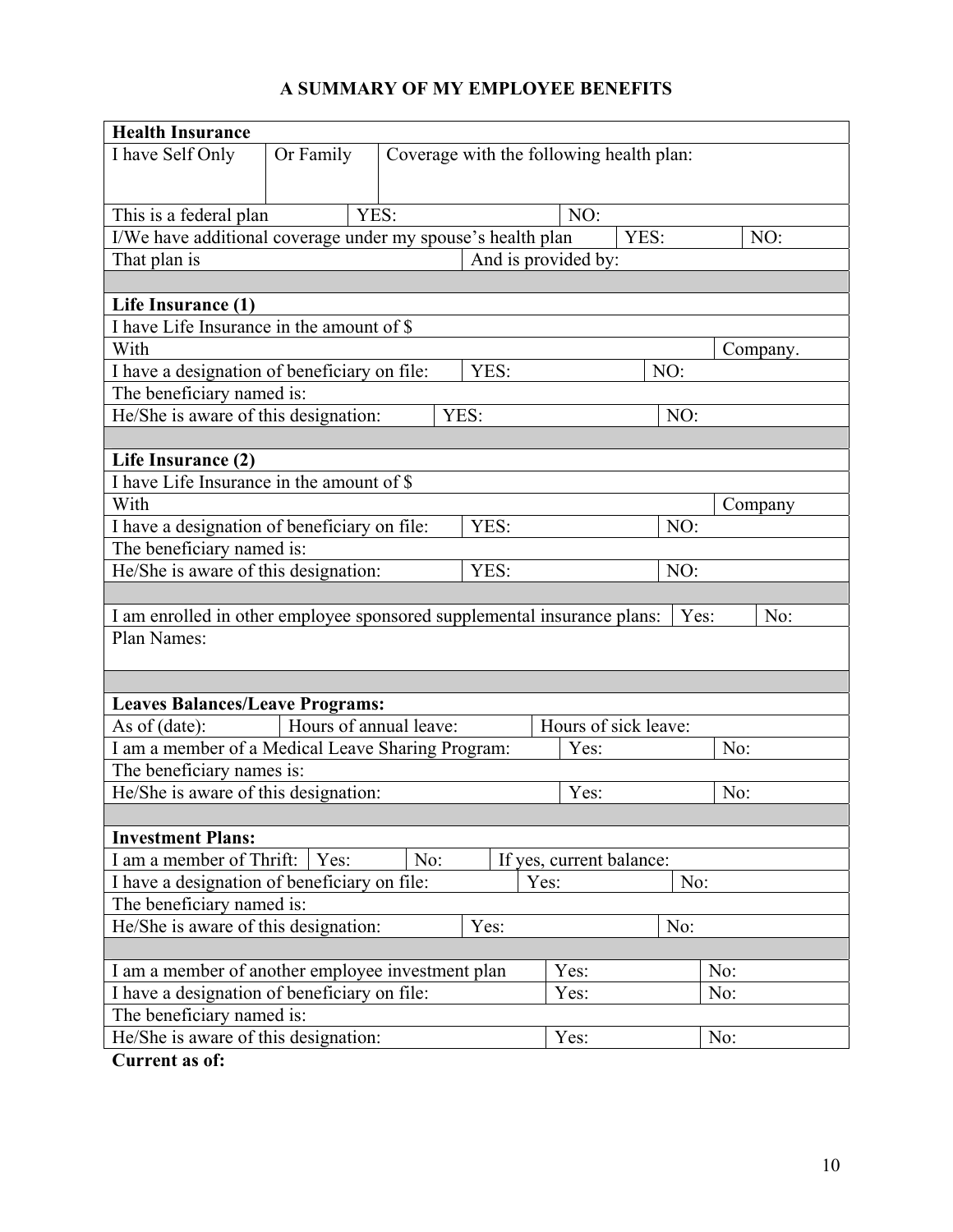# **RETIREMENT**

| Yes:<br>I am a federal employee<br>No:                                         |            |                                      |                                                                                                     |  |  |  |  |
|--------------------------------------------------------------------------------|------------|--------------------------------------|-----------------------------------------------------------------------------------------------------|--|--|--|--|
| If federal employee, I am under the:                                           |            |                                      |                                                                                                     |  |  |  |  |
| Civil Service Retirement System (CSRS)                                         |            |                                      |                                                                                                     |  |  |  |  |
| Federal Employees Retirement System (FERS)                                     |            |                                      |                                                                                                     |  |  |  |  |
| Other                                                                          |            |                                      |                                                                                                     |  |  |  |  |
|                                                                                |            |                                      |                                                                                                     |  |  |  |  |
| I am eligible for retirement as of:                                            |            |                                      |                                                                                                     |  |  |  |  |
|                                                                                |            |                                      |                                                                                                     |  |  |  |  |
|                                                                                |            |                                      | Due to prior military service or federal service, I have been advised that I may need to pay either |  |  |  |  |
| a deposit or a re-deposit to fully receive credit for that service. Yes: _____ |            |                                      | No:                                                                                                 |  |  |  |  |
| Have deposits/re-deposits been paid?                                           |            | Yes:                                 | No:                                                                                                 |  |  |  |  |
|                                                                                |            |                                      |                                                                                                     |  |  |  |  |
| survivor annuity?                                                              | $Yes:$ No: |                                      | If my death occurs before retirement, my spouse is aware that he/she may be eligible for a          |  |  |  |  |
| Amount: \$                                                                     |            | Per month. Restrictions/Limitations: |                                                                                                     |  |  |  |  |
|                                                                                |            |                                      |                                                                                                     |  |  |  |  |
|                                                                                |            |                                      |                                                                                                     |  |  |  |  |
| <b>Social Security:</b>                                                        |            |                                      |                                                                                                     |  |  |  |  |
|                                                                                |            |                                      | If I am a federal employee under FERS, is my spouse aware he/she and the children may qualify       |  |  |  |  |
| for benefits under Social Security.                                            |            | Yes: No:                             |                                                                                                     |  |  |  |  |
|                                                                                |            |                                      |                                                                                                     |  |  |  |  |
| <b>Additional Benefits Information:</b>                                        |            |                                      |                                                                                                     |  |  |  |  |
|                                                                                |            |                                      |                                                                                                     |  |  |  |  |
|                                                                                |            |                                      |                                                                                                     |  |  |  |  |
|                                                                                |            |                                      |                                                                                                     |  |  |  |  |
|                                                                                |            |                                      |                                                                                                     |  |  |  |  |
|                                                                                |            |                                      |                                                                                                     |  |  |  |  |
|                                                                                |            |                                      |                                                                                                     |  |  |  |  |
|                                                                                |            |                                      |                                                                                                     |  |  |  |  |
|                                                                                |            |                                      |                                                                                                     |  |  |  |  |
|                                                                                |            |                                      |                                                                                                     |  |  |  |  |
|                                                                                |            |                                      |                                                                                                     |  |  |  |  |
|                                                                                |            |                                      |                                                                                                     |  |  |  |  |
|                                                                                |            |                                      |                                                                                                     |  |  |  |  |
|                                                                                |            |                                      |                                                                                                     |  |  |  |  |
|                                                                                |            |                                      |                                                                                                     |  |  |  |  |
|                                                                                |            |                                      |                                                                                                     |  |  |  |  |
|                                                                                |            |                                      |                                                                                                     |  |  |  |  |
|                                                                                |            |                                      |                                                                                                     |  |  |  |  |
|                                                                                |            |                                      |                                                                                                     |  |  |  |  |
|                                                                                |            |                                      |                                                                                                     |  |  |  |  |
|                                                                                |            |                                      |                                                                                                     |  |  |  |  |
|                                                                                |            |                                      |                                                                                                     |  |  |  |  |
|                                                                                |            |                                      |                                                                                                     |  |  |  |  |
|                                                                                |            |                                      |                                                                                                     |  |  |  |  |
|                                                                                |            |                                      |                                                                                                     |  |  |  |  |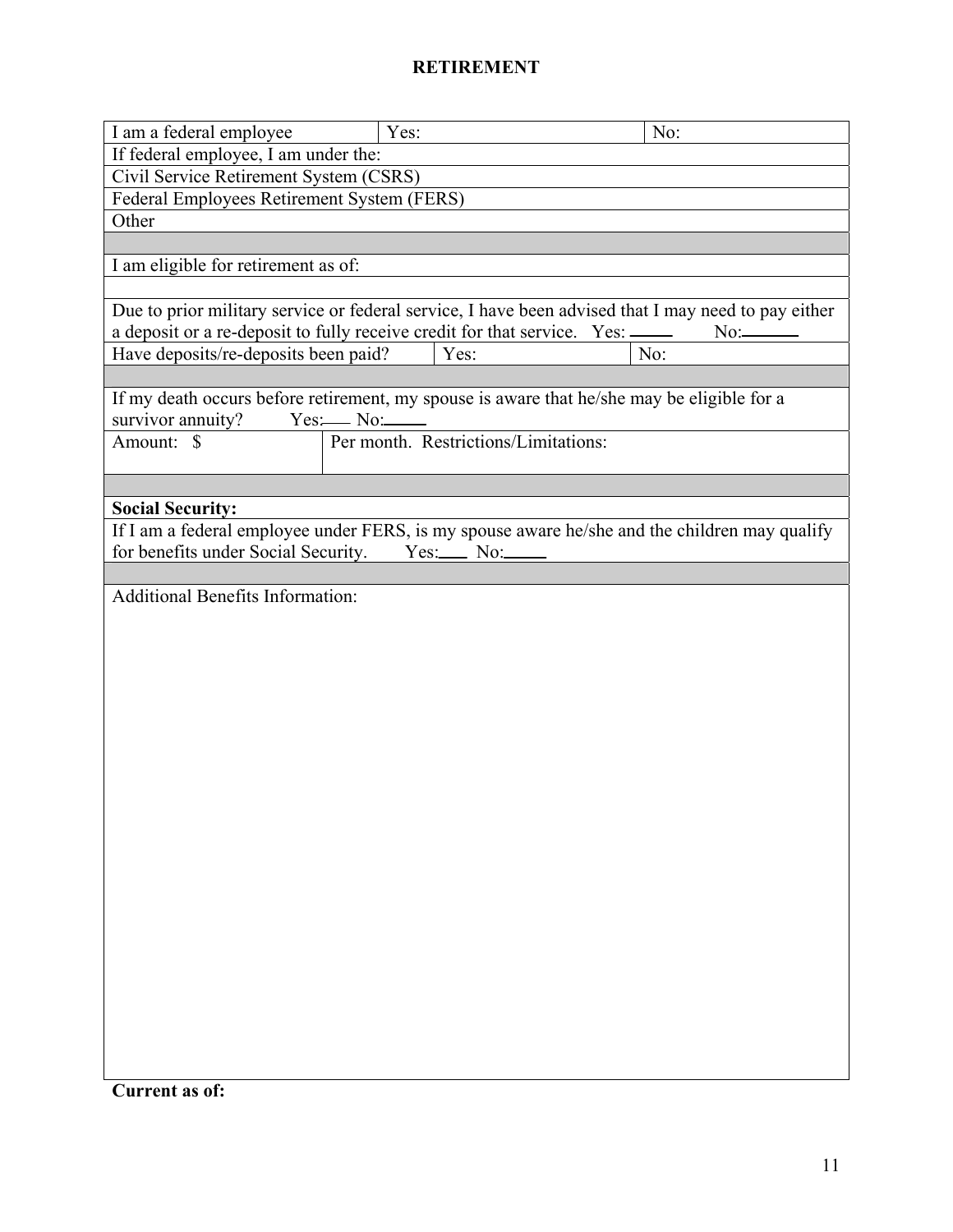## **FINAL WISHES**

| Name:                      |                                                                |                       |  |                         |           |  |  |  |  |
|----------------------------|----------------------------------------------------------------|-----------------------|--|-------------------------|-----------|--|--|--|--|
|                            | Church Preference:<br>Religious Affiliation:                   |                       |  |                         |           |  |  |  |  |
| Clergy:                    |                                                                |                       |  |                         | Phone:    |  |  |  |  |
|                            | Funeral Home Preference:                                       |                       |  |                         |           |  |  |  |  |
| Address:                   |                                                                |                       |  |                         |           |  |  |  |  |
| Phone:                     |                                                                |                       |  |                         |           |  |  |  |  |
|                            |                                                                |                       |  |                         |           |  |  |  |  |
|                            | I have a Pre-Paid Burial Plan:                                 | <b>YES</b>            |  | NO:                     |           |  |  |  |  |
|                            |                                                                |                       |  |                         |           |  |  |  |  |
|                            | I would prefer to have funeral services held at:               |                       |  |                         |           |  |  |  |  |
| <b>Funeral Home</b>        |                                                                | Name of Funeral Home: |  |                         |           |  |  |  |  |
| Church:                    | Name of Church:                                                |                       |  | Address:                |           |  |  |  |  |
|                            |                                                                |                       |  | Phone #:                |           |  |  |  |  |
|                            |                                                                |                       |  |                         |           |  |  |  |  |
| I prefer:                  |                                                                | Internment            |  | Entombment              | Cremation |  |  |  |  |
|                            |                                                                |                       |  |                         |           |  |  |  |  |
| My choice of cemetery is:  |                                                                |                       |  |                         |           |  |  |  |  |
|                            | I have not purchased a lot.                                    |                       |  | I have purchased a lot. |           |  |  |  |  |
| The lot is in the name of: |                                                                |                       |  |                         |           |  |  |  |  |
| Location of deed for lot:  |                                                                |                       |  |                         |           |  |  |  |  |
|                            |                                                                |                       |  |                         |           |  |  |  |  |
|                            | I would like to have the following persons act as pallbearers: |                       |  |                         |           |  |  |  |  |
|                            |                                                                |                       |  |                         |           |  |  |  |  |
|                            |                                                                |                       |  |                         |           |  |  |  |  |
|                            |                                                                |                       |  |                         |           |  |  |  |  |
|                            |                                                                |                       |  |                         |           |  |  |  |  |
|                            | If cremated, what do you wish done with your ashes?            |                       |  |                         |           |  |  |  |  |
|                            |                                                                |                       |  |                         |           |  |  |  |  |
|                            |                                                                |                       |  |                         |           |  |  |  |  |
|                            | Would you want an obituary published?   YES:                   |                       |  | NO:                     |           |  |  |  |  |
|                            |                                                                |                       |  |                         |           |  |  |  |  |
|                            | Please list the following in my obituary:                      |                       |  |                         |           |  |  |  |  |
|                            |                                                                |                       |  |                         |           |  |  |  |  |
|                            |                                                                |                       |  |                         |           |  |  |  |  |
|                            |                                                                | YES:                  |  |                         |           |  |  |  |  |
|                            | I am entitled to Veterans Benefits:                            |                       |  | NO:                     |           |  |  |  |  |
|                            |                                                                |                       |  |                         |           |  |  |  |  |
|                            | I am entitled to Military Honors:                              | YES:                  |  | NO:                     |           |  |  |  |  |
|                            |                                                                |                       |  |                         |           |  |  |  |  |
| <b>Musical Selections:</b> |                                                                |                       |  |                         |           |  |  |  |  |
|                            |                                                                |                       |  |                         |           |  |  |  |  |
|                            |                                                                |                       |  |                         |           |  |  |  |  |
|                            |                                                                |                       |  |                         |           |  |  |  |  |
|                            | Special Requests for Service:                                  |                       |  |                         |           |  |  |  |  |
|                            |                                                                |                       |  |                         |           |  |  |  |  |
|                            |                                                                |                       |  |                         |           |  |  |  |  |
|                            |                                                                |                       |  |                         |           |  |  |  |  |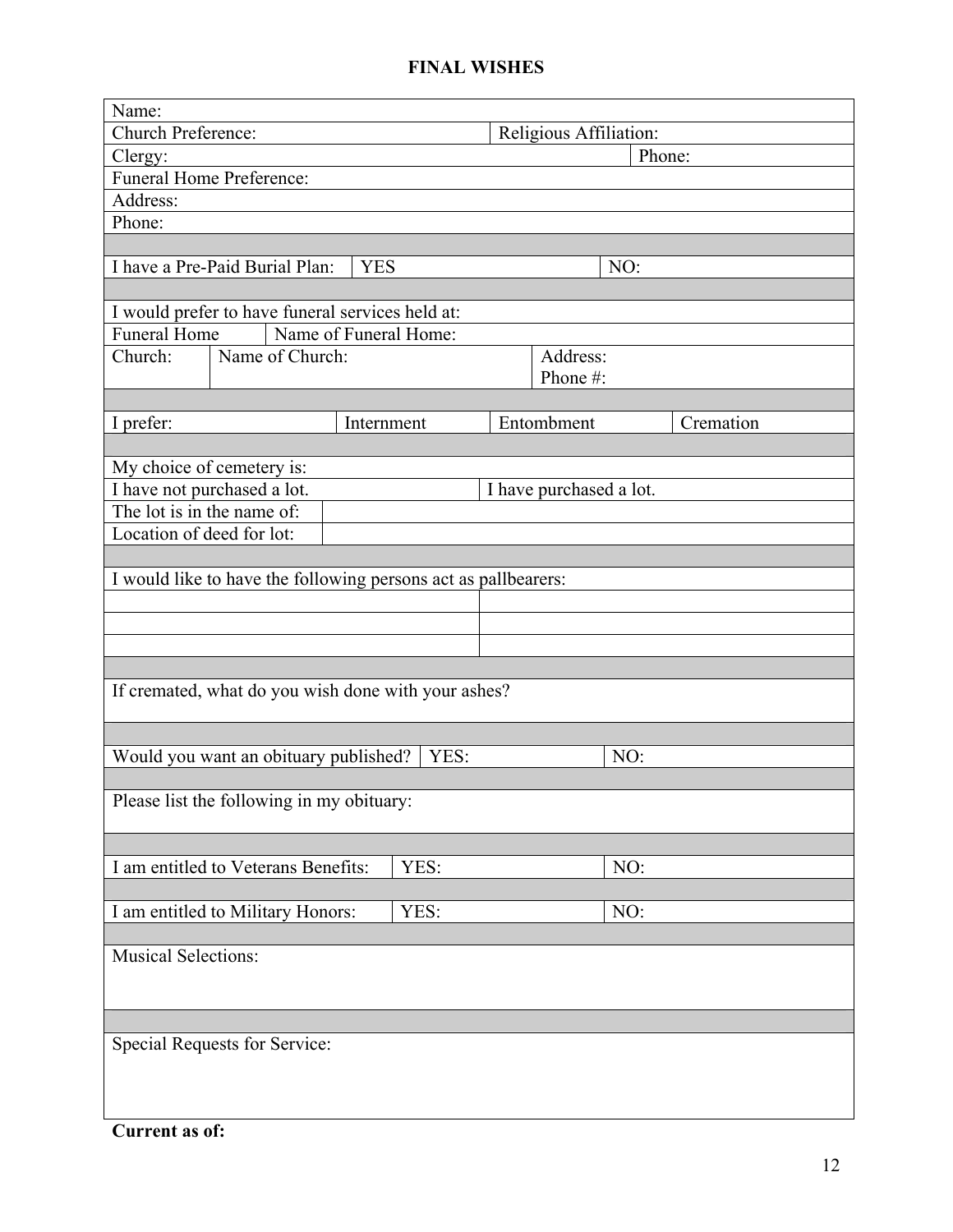## **FINAL WISHES**

| Name:                                            |                                              |                                                                |  |                         |           |  |  |  |
|--------------------------------------------------|----------------------------------------------|----------------------------------------------------------------|--|-------------------------|-----------|--|--|--|
|                                                  | Church Preference:<br>Religious Affiliation: |                                                                |  |                         |           |  |  |  |
| Clergy:                                          |                                              |                                                                |  |                         | Phone:    |  |  |  |
|                                                  | Funeral Home Preference:                     |                                                                |  |                         |           |  |  |  |
| Address:                                         |                                              |                                                                |  |                         |           |  |  |  |
| Phone:                                           |                                              |                                                                |  |                         |           |  |  |  |
|                                                  |                                              |                                                                |  |                         |           |  |  |  |
|                                                  | I have a Pre-Paid Burial Plan:               | <b>YES</b>                                                     |  | NO:                     |           |  |  |  |
|                                                  |                                              |                                                                |  |                         |           |  |  |  |
|                                                  |                                              | I would prefer to have funeral services held at:               |  |                         |           |  |  |  |
| <b>Funeral Home</b>                              |                                              | Name of Funeral Home:                                          |  |                         |           |  |  |  |
| Church:                                          | Name of Church:                              |                                                                |  | Address:                |           |  |  |  |
|                                                  |                                              |                                                                |  | Phone #:                |           |  |  |  |
|                                                  |                                              |                                                                |  |                         |           |  |  |  |
| I prefer:                                        |                                              | Internment                                                     |  | Entombment              | Cremation |  |  |  |
|                                                  |                                              |                                                                |  |                         |           |  |  |  |
| My choice of cemetery is:                        |                                              |                                                                |  |                         |           |  |  |  |
|                                                  | I have not purchased a lot.                  |                                                                |  | I have purchased a lot. |           |  |  |  |
| The lot is in the name of:                       |                                              |                                                                |  |                         |           |  |  |  |
| Location of deed for lot:                        |                                              |                                                                |  |                         |           |  |  |  |
|                                                  |                                              |                                                                |  |                         |           |  |  |  |
|                                                  |                                              | I would like to have the following persons act as pallbearers: |  |                         |           |  |  |  |
|                                                  |                                              |                                                                |  |                         |           |  |  |  |
|                                                  |                                              |                                                                |  |                         |           |  |  |  |
|                                                  |                                              |                                                                |  |                         |           |  |  |  |
|                                                  |                                              |                                                                |  |                         |           |  |  |  |
|                                                  |                                              | If cremated, what do you wish done with your ashes?            |  |                         |           |  |  |  |
|                                                  |                                              |                                                                |  |                         |           |  |  |  |
|                                                  |                                              |                                                                |  |                         |           |  |  |  |
|                                                  |                                              | Would you want an obituary published?   YES:                   |  | NO:                     |           |  |  |  |
|                                                  |                                              |                                                                |  |                         |           |  |  |  |
|                                                  | Please list the following in my obituary:    |                                                                |  |                         |           |  |  |  |
|                                                  |                                              |                                                                |  |                         |           |  |  |  |
|                                                  |                                              |                                                                |  |                         |           |  |  |  |
|                                                  |                                              | YES:                                                           |  |                         |           |  |  |  |
|                                                  | I am entitled to Veterans Benefits:          |                                                                |  | NO:                     |           |  |  |  |
|                                                  |                                              |                                                                |  |                         |           |  |  |  |
| I am entitled to Military Honors:<br>YES:<br>NO: |                                              |                                                                |  |                         |           |  |  |  |
|                                                  |                                              |                                                                |  |                         |           |  |  |  |
| <b>Musical Selections:</b>                       |                                              |                                                                |  |                         |           |  |  |  |
|                                                  |                                              |                                                                |  |                         |           |  |  |  |
|                                                  |                                              |                                                                |  |                         |           |  |  |  |
|                                                  |                                              |                                                                |  |                         |           |  |  |  |
|                                                  | Special Requests for Service:                |                                                                |  |                         |           |  |  |  |
|                                                  |                                              |                                                                |  |                         |           |  |  |  |
|                                                  |                                              |                                                                |  |                         |           |  |  |  |
|                                                  |                                              |                                                                |  |                         |           |  |  |  |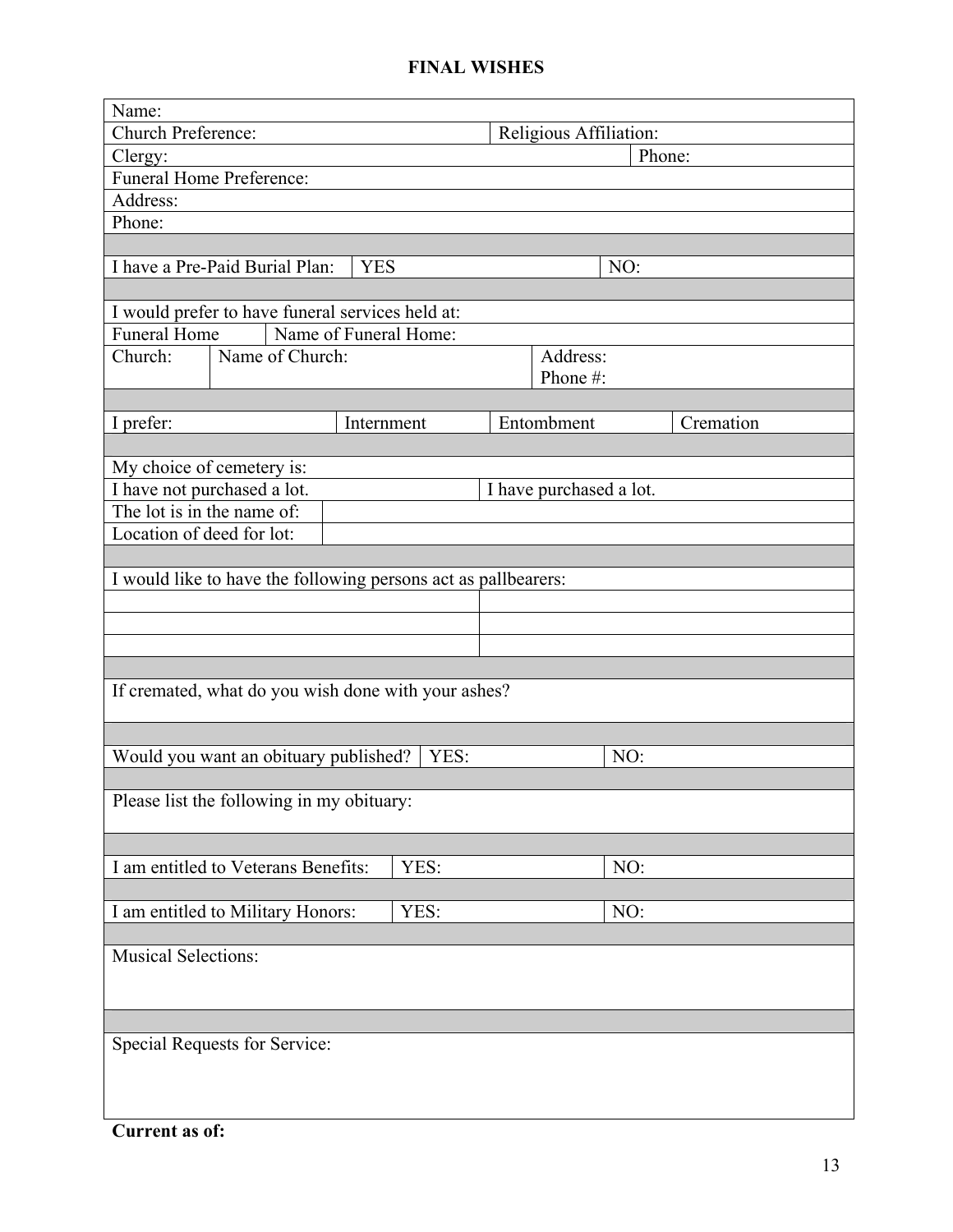#### **TRUSTS AND POWERS OF ATTORNEY**

**An attorney can best advise you if you need to execute a Will. While it is possible to do Wills using various software packages, it is not advisable to do so without having it reviewed by an attorney. Even coping and old Will could be a problem, if you have changed your home of record or have any changes in your family or your assets. You should also rely on your attorney to advise you regarding a power of attorney. While many can be done without the use of an attorney, again the money is well spent if it ensures you and your family that your affairs are in order**.

| I have a Will that is located at:            |  |  |
|----------------------------------------------|--|--|
| The attorney who handled my Will is:         |  |  |
| At the Law Firm of:                          |  |  |
| Phone Number:                                |  |  |
|                                              |  |  |
| My last Will is dated:                       |  |  |
| The Executor is:                             |  |  |
|                                              |  |  |
| Legal Guardianship Documents are located at: |  |  |

### **TRUST FUNDS**

**You may wish to seek the advice of your attorney and investment counselor to determine if establishing a Trust Fund would be beneficial. There are many types of Trust Funds for various purposes and each must be done by an attorney. Just remember that if you are setting up a trust fund and want your employee benefits to be paid into the trust, than you must update your beneficiary forms to reflect this.** 

#### **LIVING WILL OR HEALTH CARE POWER OF ATTORNEY**

**Individuals may also wish to execute a Living Will or Health Care Power of Attorney that instructs family members and physicians what steps they may want taken should they become unable to make health care decisions for themselves. Since copies of these documents may not be accepted by a physician, you should ensure that signed originals should be given to your private physician, your family members and possibly your attorney.** 

| I have NOT executed a "living Will" | I have executed a "living Will" |
|-------------------------------------|---------------------------------|
| My "living Will" is located at:     |                                 |

#### **ORGAN DONATION**

| I DO NOT want any of my organs donated.                                   |
|---------------------------------------------------------------------------|
|                                                                           |
| I would like to donate ANY organs needed for transplant.                  |
|                                                                           |
| I would like to donate only the following organs for transplant/research: |
|                                                                           |
| I would like to donate my body for research.                              |
| Current as of:                                                            |

14